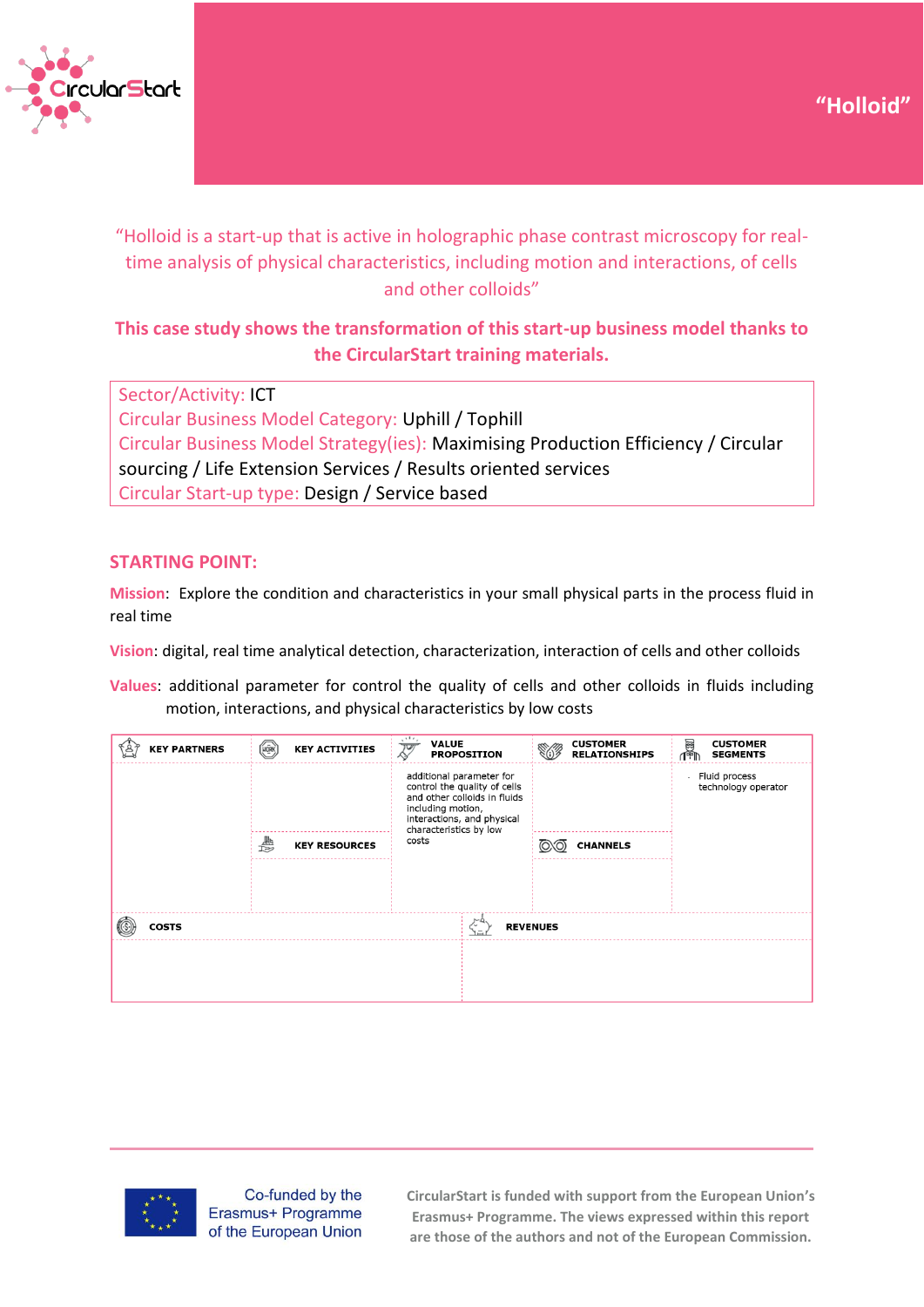





### **Initial circularity profile – Results from the application of the Assessment Tool**

#### **FOLLOWED LEARNING PATH:**

| <b>Units</b> | <b>IDEATION</b> | <b>INTEGRATION</b>        | <b>VALIDATION</b>         | <b>IMPLEMENTATION</b>     |
|--------------|-----------------|---------------------------|---------------------------|---------------------------|
| Unit 1       | X               | $\boldsymbol{\mathsf{x}}$ | X                         | $\boldsymbol{\mathsf{x}}$ |
| Unit 2       | X               | $\boldsymbol{\mathsf{x}}$ | $\boldsymbol{\mathsf{x}}$ | $\boldsymbol{\mathsf{x}}$ |
| Unit 3       | X               | $\boldsymbol{\mathsf{x}}$ |                           |                           |
| Unit 4       | $\mathbf x$     |                           |                           |                           |
| Unit 5       | X               | $\boldsymbol{\mathsf{x}}$ |                           |                           |
| Unit 6       | X               |                           |                           |                           |
| Unit 7       | $\mathbf{x}$    |                           |                           |                           |
| Unit 8       | X               |                           |                           |                           |
| Unit 9       |                 |                           |                           |                           |



Co-funded by the Erasmus+ Programme of the European Union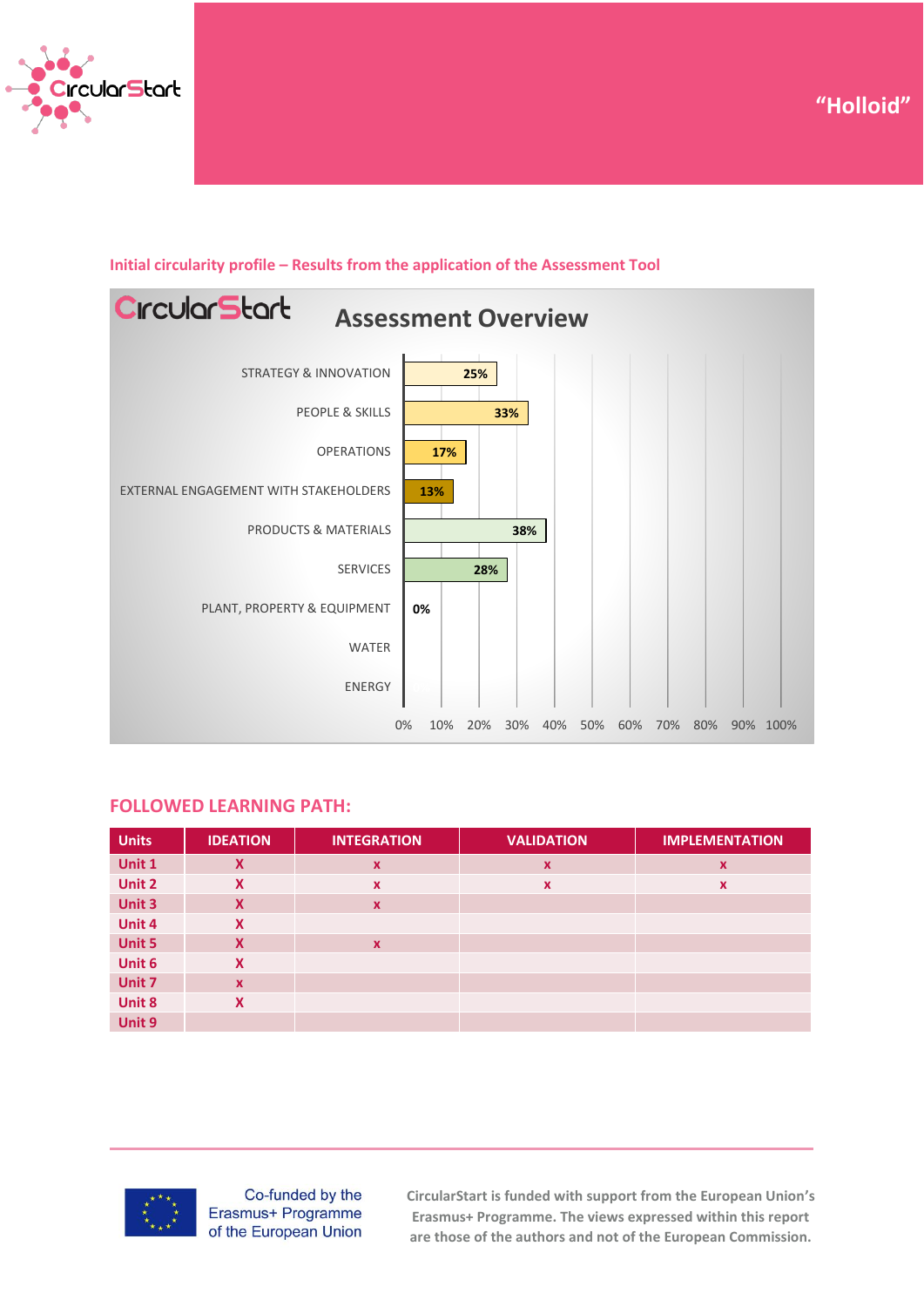



## **FINAL CIRCULAR BUSINESS MODEL:**

**Mission**: Exploring the condition and characteristics of your small physical parts in the process fluid, for efficiency in the resource flows of production facilities in real time.

**Vision**: Internet of optical microscopy

**Values**: additional parameter for control the quality of cells and other colloids in fluids including motion, interactions, and physical characteristics by low costs and more efficient

| <b>KEY PARTNERS</b>                                                                                                        | <b>HORK</b><br><b>KEY ACTIVITIES</b>                | <b>VALUE</b><br>ভ<br><b>PROPOSITION</b>                                                                                                                                              | <b>CUSTOMER</b><br><b>RELATIONSHIPS</b>           | U<br><b>CUSTOMER</b><br><b>SEGMENTS</b>                                                                                          |
|----------------------------------------------------------------------------------------------------------------------------|-----------------------------------------------------|--------------------------------------------------------------------------------------------------------------------------------------------------------------------------------------|---------------------------------------------------|----------------------------------------------------------------------------------------------------------------------------------|
| Quality<br>Agencies<br>٠<br>control and regulatory,<br>technology<br>process<br>provider, operator<br>- Hardware providers | RandD; Data<br>processing<br>co-operation, Services | additional parameter for<br>control the quality of cells<br>and other colloids in fluids<br>including<br>motion,<br>interactions, and physical<br>characteristics<br>by low<br>costs |                                                   | - Fluid process<br>technology operator<br>- Fluid, bio/chemical<br>process technology<br>provider, operator<br>Hardware provider |
|                                                                                                                            | <b>KEY RESOURCES</b>                                |                                                                                                                                                                                      | <b>CHANNELS</b>                                   |                                                                                                                                  |
|                                                                                                                            |                                                     |                                                                                                                                                                                      |                                                   |                                                                                                                                  |
| <b>COSTS</b>                                                                                                               |                                                     |                                                                                                                                                                                      | <b>REVENUES</b>                                   |                                                                                                                                  |
| - Lower waste, disposal costs                                                                                              |                                                     |                                                                                                                                                                                      | - Savings in losses (waste, low quality charges,) |                                                                                                                                  |



Co-funded by the Erasmus+ Programme of the European Union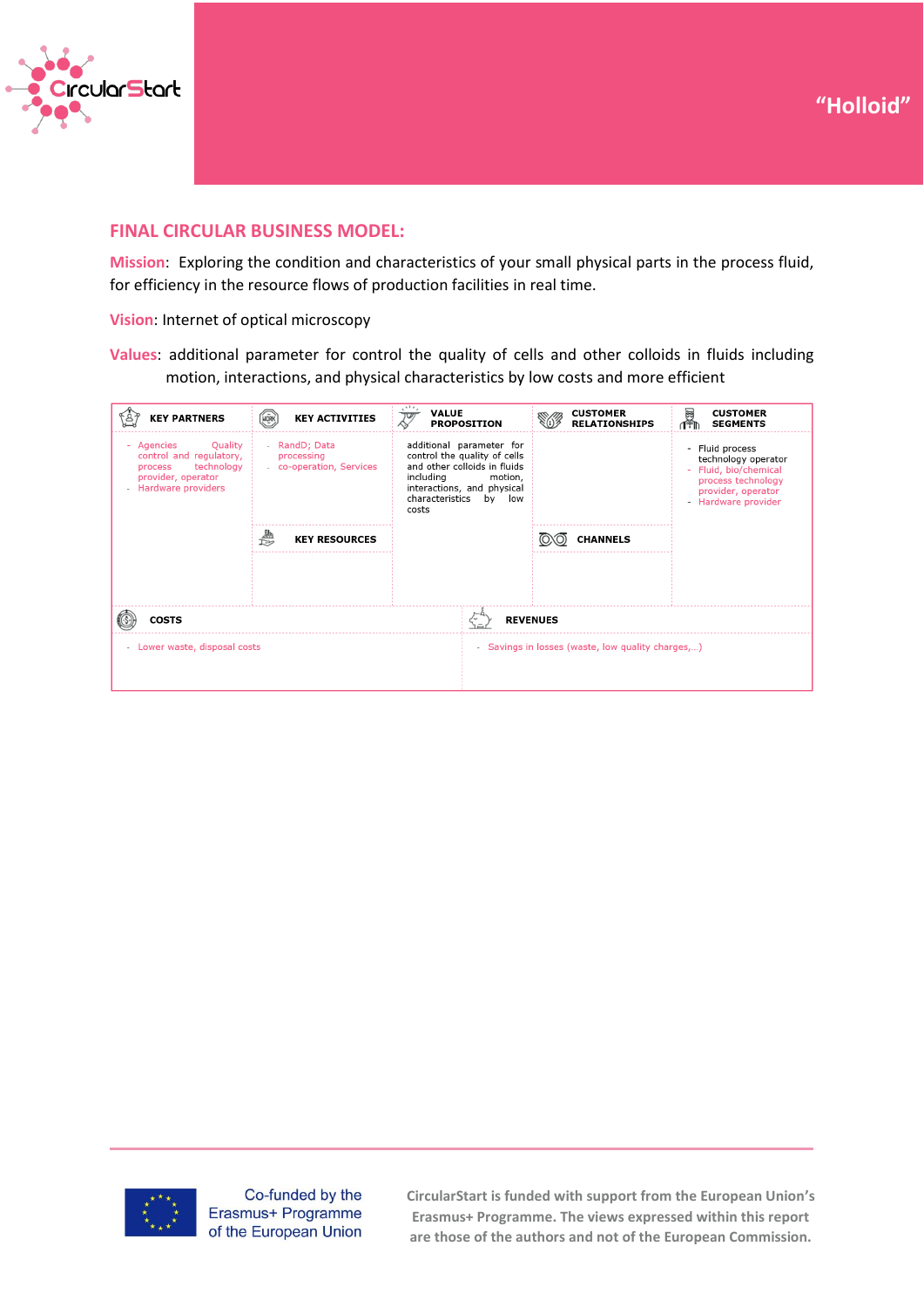

# **WHICH ELEMENTS/CHARACTERISTICS OF THE BUSINESS IDEA/MODEL WHERE IMPROVED THANKS TO THE CIRCULARSTART MATERIALS?**



+ **Customer**: + identification of different potential use cases in resource intensive production sectors based on liquids

**"Holloid"**

- + **Key resources**: + Data generation for optimise and innovate the operation in a more efficient, safer and a higher quality way
- + **Value**: investigate the potential for saleability into different branches and its needs including sustainability



#### **Resulting circularity profile – Results from the application of the Assessment Tool**



Co-funded by the Erasmus+ Programme of the European Union